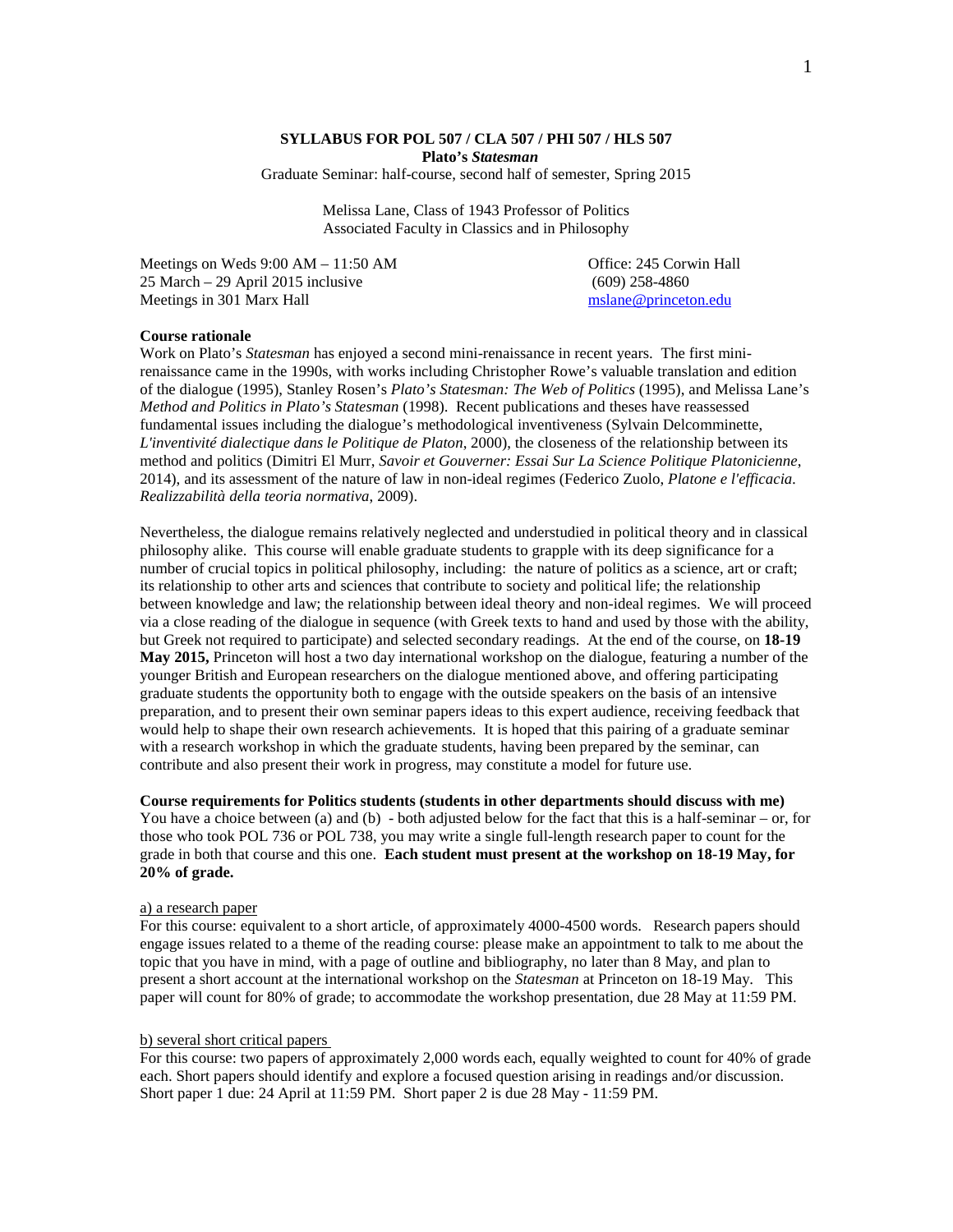## **REQUIRED BOOKS**

**--- Text:** some combination of the below, hard copies ordered via Labyrinth:

Rowe, C.J. (ed. and trans.) Plato. *Statesman*. Aris & Phillips 1995 [there is also a 2<sup>nd</sup> (corrected) edition but this was not available from Labyrinth]

Rowe, C.J. (trans.) Plato. *Statesman*. Indianapolis: Hackett, 1999. This is a corrected version of the 1995 translation; the corrected version first appeared in, and so can alternatively be consulted in:

Cooper, J.M. (ed.) Plato. *Complete Works*. Indianapolis: Hackett, 1997.

Explanation: the above 1995 Rowe edition has facing Greek and extensive notes, so it is in many ways the most useful text to use. But the translation was corrected in the 1997 Cooper (ed.) *Plato. Complete Works* (Hackett), and that same corrected translation is also available in a paperback of the *Statesman* alone (Hackett, 1999, trans. Rowe). So if you use the 1995 edition, you should also have available for comparison that corrected translation, either in the separate paperback or in the Cooper edition.

If you are completely Greekless, you may choose to forego the more expensive 1995 edition, but if you have any Greek at all, I suggest using that as the primary text and simply having the Hackett paperback to consult as well.

So, in sum, your choices are:

Use 1995 Rowe – supplemented by either 1997 Cooper Complete Works, or by 1999 Hackett paperback of Statesman alone

OR use 1997 Cooper or 1999 Hackett paperback of Statesman – but knowing that you won't have the Greek or full notes

If you have Greek, having the new OCT (ed. Robinson et al) is most useful as the reference text, though the older OCT edited by Burnet is also useful (and is the primary basis for Rowe's edition though he diverges from it occasionally).

**-- Lane, M. S.** *Method and Politics in Plato's Statesman*. Cambridge Classical Studies. Cambridge: Cambridge University Press, 1998. (Hard copies ordered via Labyrinth; also available online with Princeton access[: http://dx.doi.org/10.1017/CBO9780511518492\)](http://dx.doi.org/10.1017/CBO9780511518492)

#### **COURSE OUTLINE**

| Week 1. | The Early Divisions: Featherless Bipeds                                                | $(St. 257a-268c)$ |
|---------|----------------------------------------------------------------------------------------|-------------------|
| Week 2. | The Myth: Politics under Kronos and Zeus (St. 268d-276e)                               |                   |
| Week 3. | Methods: <i>Paradeigma</i> and Measurement                                             | $(St. 277a-291c)$ |
| Week 4. | The Role of Law and Non-Ideal Cities                                                   | $(St. 291d-303c)$ |
| Week 5. | The Final Divisions: Defining Statecraft                                               | $(St. 303d-311c)$ |
| Week 6. | The <i>Statesman</i> 's place in Plato's political thought<br>[secondary reading only] |                   |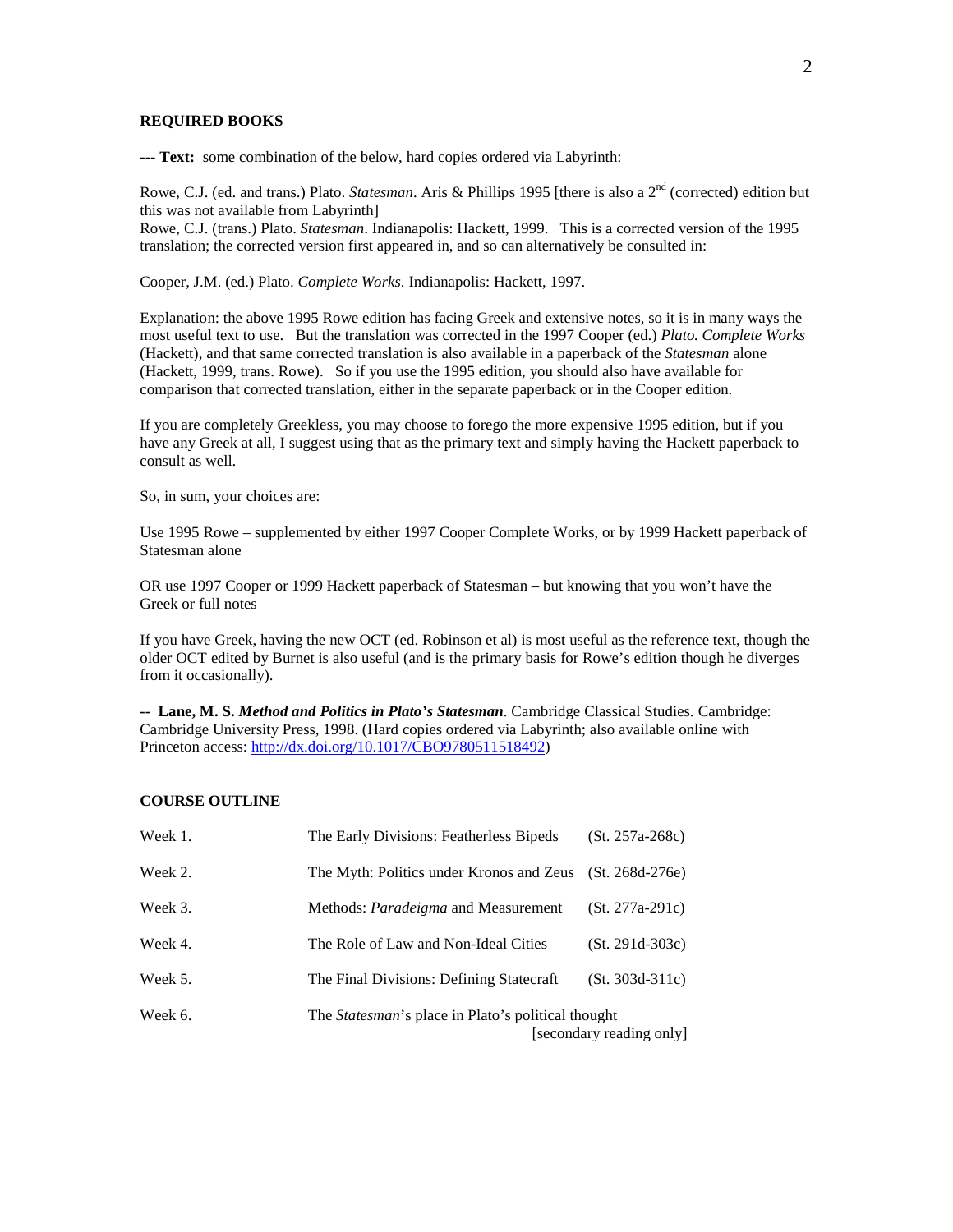# **REQUIRED READING**

Week 1. The Early Divisions: Featherless Bipeds (St. 257a-268c) Plato, *Sophist* 216a-217, 253a-3; *Phaedrus* 265d-266c [from Cooper edn of complete Plato or another source]

Lane, MPPS, pp. 1-46

Gill, Mary Louise, "Division and Definition in Plato's *Sophist* and *Statesman*," in David Charles (ed.) *Definition in Greek Philosophy*. Oxford: Oxford University Press, 2010, pp.172-199: available as e-book: <http://dx.doi.org/10.1093/acprof:oso/9780199564453.001.0001>

### Week 2. The Myth: Politics under Kronos and Zeus (St. 268d-276e) Lane, MPPS, 99-125

Carone, Gabriela, *Plato's Cosmology and Its Ethical Dimensions*, Cambridge: Cambridge University Press, 2005, ch.6, pp.124-45: available as e-book through Princeton catalog at: <http://dx.doi.org/10.1017/CBO9780511734915> (see notes and bibliography as well as chapter).

[Carone provides a good summary and defense of the three-stage Brisson reading of the myth which is available in his words only in French, for example in Brisson, "Interprétation du mythe du *Politique,"* in Rowe (ed.) RS, pp.349-363. Rowe also defends a version of the interpretation in the notes to his 1995 edn.]

Vidal-Naquet, Pierre, "Plato's Myth of the *Statesman* , the Ambiguities of the Golden Age and of History," *Journal of Hellenic Studies* 98 (1978) 132-141.

Optional:

Gill, Christopher, "Plato and Politics : the *Critias* and the *Politicus*," *Phronesis* 24 (1979) 148-167.

Nightingale, Andrea W., "Plato on the Origins of Evil : The *Statesman* Myth Reconsidered," *Ancient Philosophy* 16 (1996) 65-91.

Week 3. Methods: *Paradeigma* and Measurement (St. 277a-291c) Lane, MPPS, 46-97 and 125-36

Gill, Mary Louise, "Models in Plato's Sophist and Statesman." *PLATO Le Journal Internet de La Société Platonicienne Internationale* 6, no. March (2006):<http://gramata.univ-paris1.fr/Plato/article27.html>

Sayre, Kenneth, *Metaphysics and Method in Plato's Statesman*, Cambridge: Cambridge University Press, 2006, ch. 4, pp.73-91: available as e-book through Princeton catalog at:

Electronic access: [http://dx.doi.org/10.1017/CBO9780511584596](http://libwebprod.princeton.edu/resolve/lookup?url=http://dx.doi.org/10.1017/CBO9780511584596)

Optional - useful diagrams:

Plato. *Plato Statesman: Translation, Introduction, Glossary, and Essay*. Edited by Eva T. H. Brann, Peter Kalkavage, and Eric Salem. Focus Philosophical Library. Newburyport, MA: Focus Pub, 2012: Appendix A: The Art of Weaving (p.153 only) and Appendix B: The Divisions of Plato's Statesman: pp.155-63.

Optional:

Blondell, Ruby, "From Fleece to Fabric : Weaving Culture in Plato's *Statesman*," *Oxford Studies in Ancient Philosophy* 28 (2005) 23-75.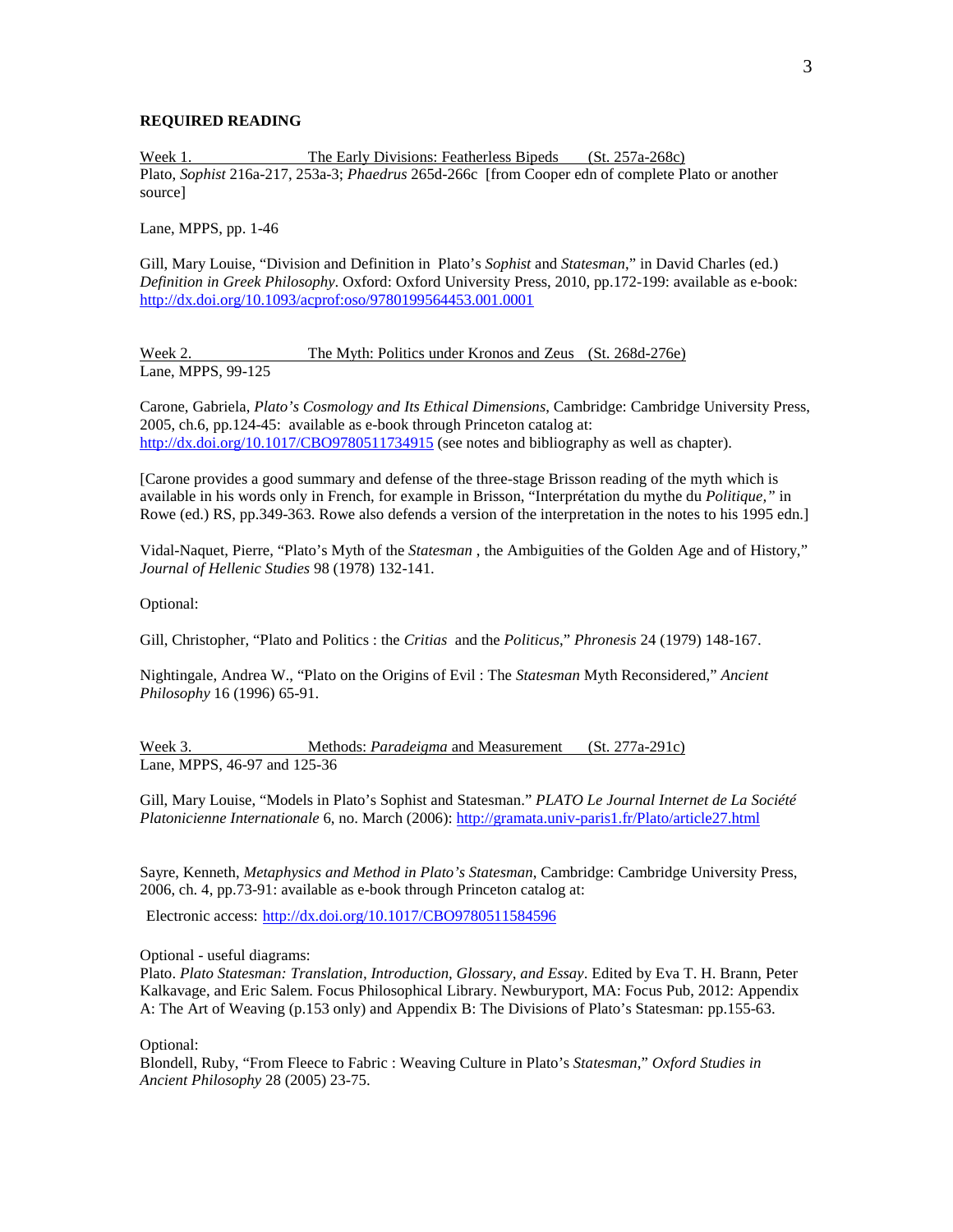Week 4. The Role of Law and Non-Ideal Cities (St. 291d-303c)

Lane, MPPS, 137-63

Rowe, C.J., "The Statesman and the Best City," in Havlíček, Aleš, Jakub Jirsa, and Karel Thein, eds. *Plato's Statesman: Proceedings of the Eighth Symposium Platonicum Pragense*. Praha: OIKOYMENH, 2013, 40-50.

Rowe, C.J., "Killing Socrates : Plato's Later Thoughts on Democracy," *Journal of Hellenic Studies* 121 (2001) 63-76.

Samaras, Thanassis, *Plato on Democracy,* New York: Peter Lang, 2002, chapters 8-10, pp.137-198. [Chapter 8: 'The Ideal Statesman in a Non-Ideal Political Environment', 137-54; Chapter 9: 'The Myth of the *Politicus*, 155-70; Chapter 10: 'The Historical Perspective', 171-98.]

Week 5. The Final Divisions: Defining Statecraft (St. 303d-311c) Lane, MPPS, 163-202

Lane, Melissa, "Political Expertise and Political Office in Plato's *Statesman:* the statesman's rule (*archein*) and the subordinate magistracies (*archai*)*,"* in Havlíček, Aleš, Jakub Jirsa, and Karel Thein, eds. *Plato's Statesman: Proceedings of the Eighth Symposium Platonicum Pragense*. Praha: OIKOYMENH, 2013, 51- 79.

Week 6. The *Statesman*'s place in Plato's political thought [secondary reading only] Schofield, Malcolm, *Plato*, Chapter 4: The Rule of Knowledge (pp.136-193)

Cooper, J. M., 'Plato's *Statesman* and Politics', in J. Cleary and G.M. Gurtler (eds.), *Proceedings of the Boston Area Colloquium in Ancient Philosophy*, vol. XIII, 1997, pp. 71-104 ; rpt. in his *Reason and Emotion . Essays on Ancient Moral Psychology and Ethical Theory*, Princeton, Princeton University Press, 1999, pp. 165-191.

Optional / special interest – the statesman and the philosopher:

Lane, Melissa, "Emplois pour philosophes": l'art politique et l'Etranger dans le Politique à la lumière de [Socrate et du philosophe dans le Théétète',](http://www.princeton.edu/%7Emslane/lane_emplois.pdf) translated into French by Fulcran Teisserenc, Les Études philosophiques, 2005 (no.3: September) 325-45. Click here for English versio[n '"Jobs for](http://www.princeton.edu/%7Emslane/lane_emplois_trans.pdf)  Philosophers": [statecraft and the Stranger in the Statesman](http://www.princeton.edu/%7Emslane/lane_emplois_trans.pdf) in light of Socrates and the philosopher in the Theaetetus' (but only to be cited in French)

Gill, Mary Louise. "Plato's Statesman and Missing Philosopher." In *Plato's Statesman: Proceedings of the Eighth Symposium Platonicum Pragense*, edited by Aleš Havlíček, Jakub Jirsa, and Karel Thein, 27–39. Praha: OIKOYMENH, 2013. [See also her book: Gill, Mary Louise. *Philosophos: Plato's Missing Dialogue*. Oxford: Oxford University Press, 2012 – e-book available through Princeton catalog: [http://dx.doi.org/10.1093/acprof:oso/9780199606184.001.0001 -](http://dx.doi.org/10.1093/acprof:oso/9780199606184.001.0001%20-%20esp.%20ch.6) esp. ch.6, pp.177-200. ]

McCabe, Mary Margaret. "Chaos and Control: Reading Plato's *Politicus*," *Phronesis* 41 (1997): 94–117.

Optional: Rowe, Christopher, "The *Politicus*: Structure and Form," in C. Gill and M.M. McCabe (eds.), *Form and Argument in Late Plato*, Oxford, Clarendon Press, 1996, pp. 153-178.